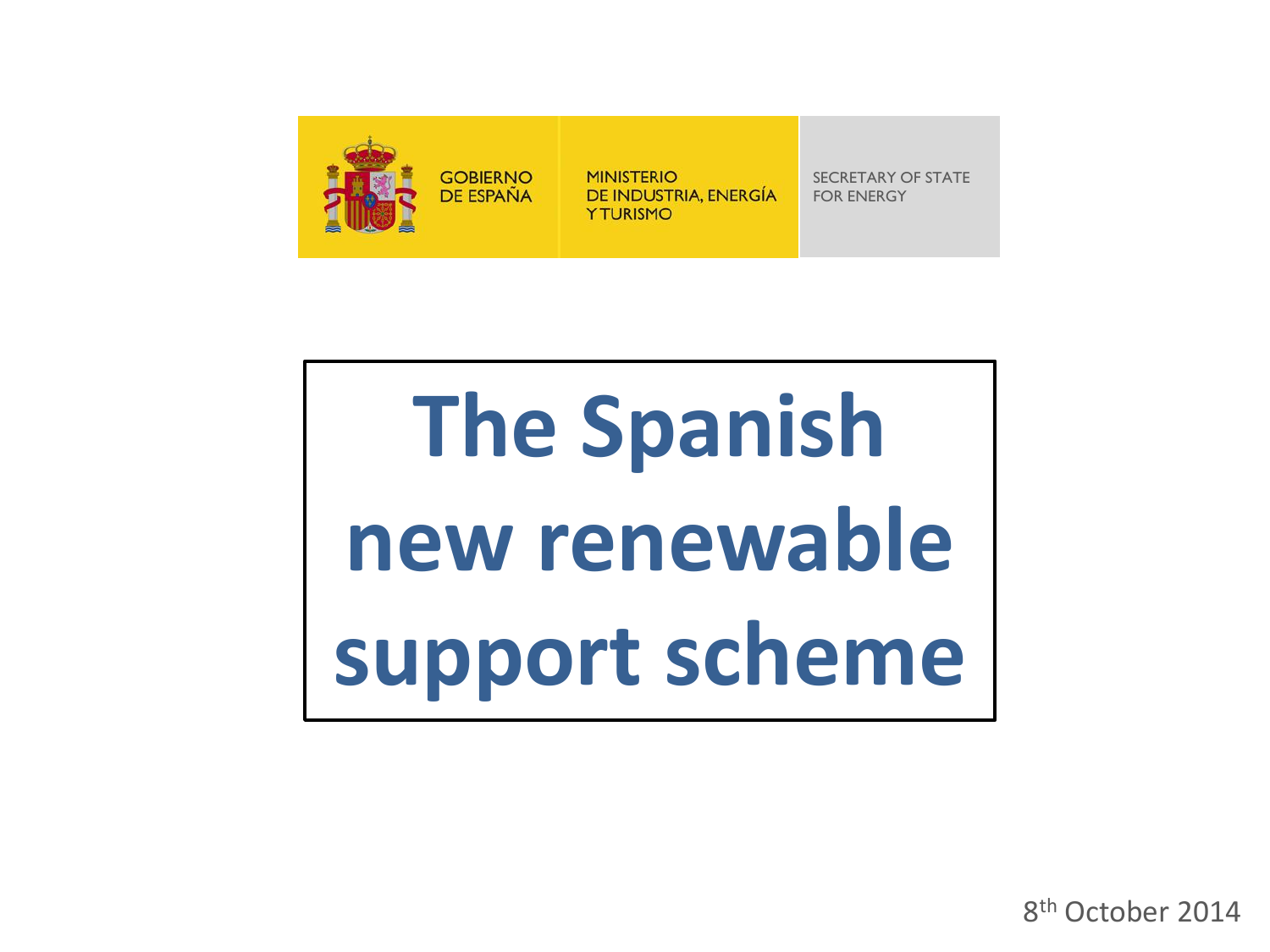

#### **Electricity generation from RES. Evolution.**



## **Regulatory framework:**

- Feed-in Tariffs
- **Reasonable**

## compensation

## 42% of the electricity generated in 2013 came from RES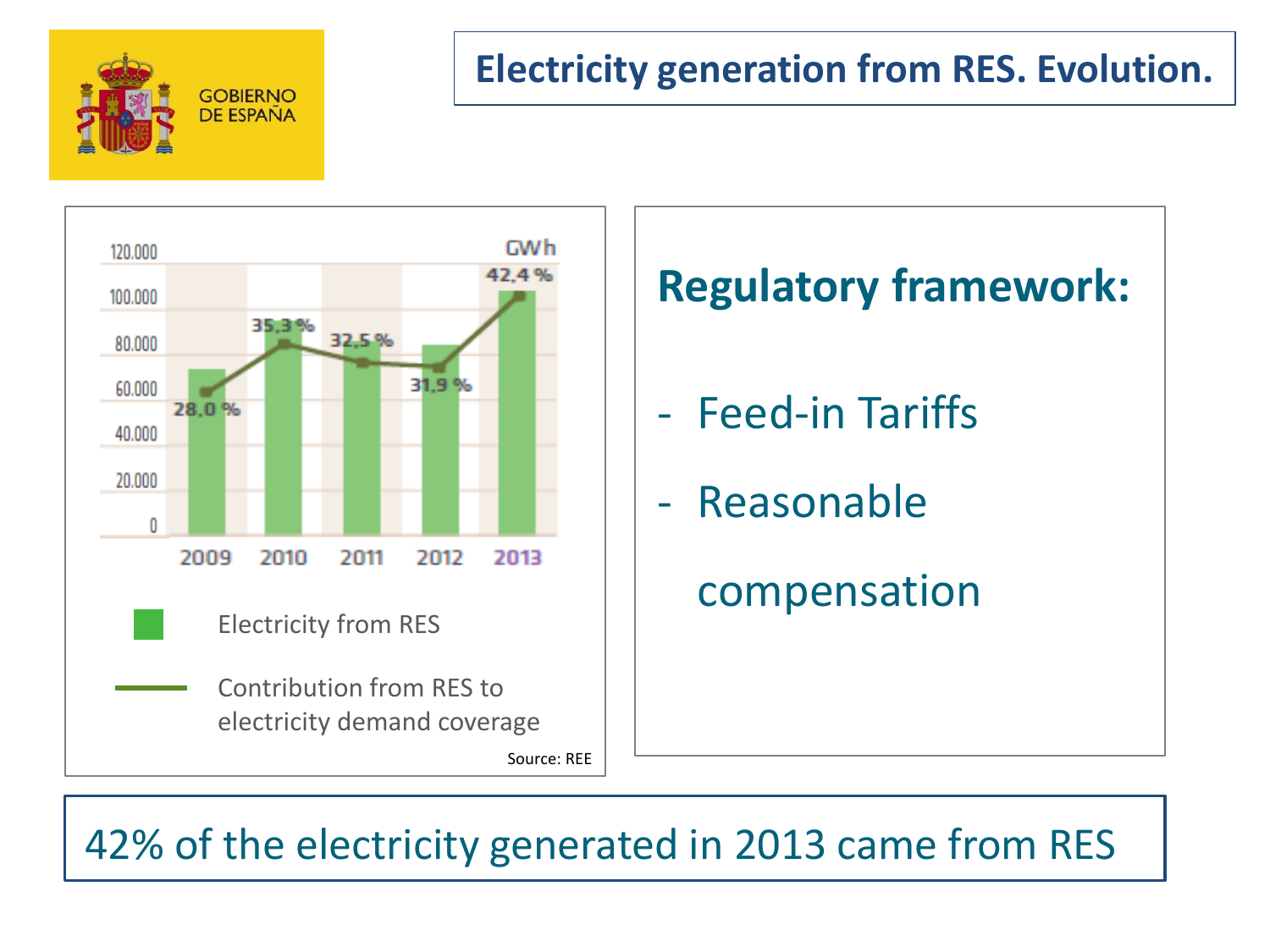

#### **New renewable support scheme**



*Additional incentives (Canary and Balearic islands)*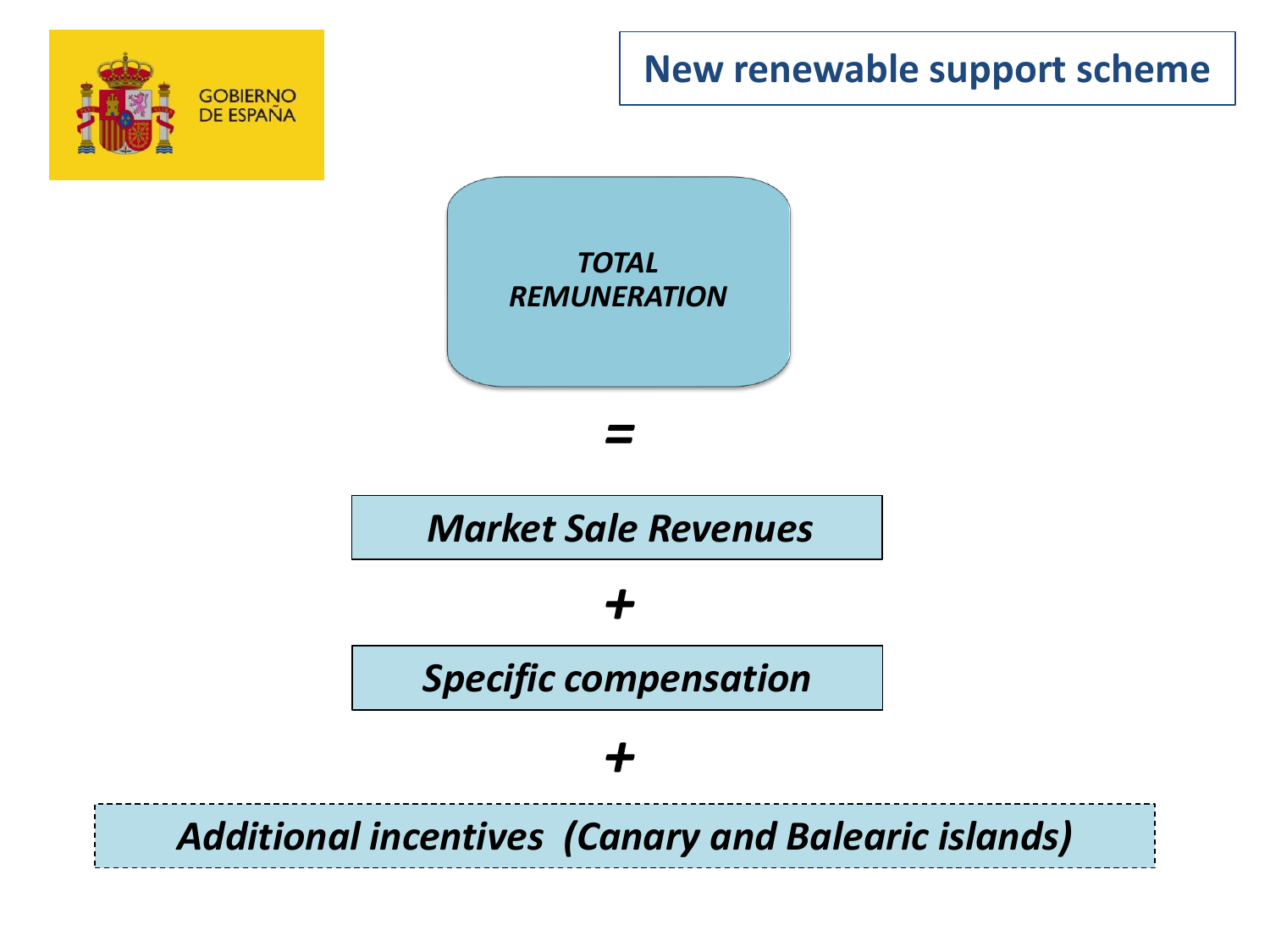

**New renewable support scheme** 

## *Low O&M costs (wind, PV…)*

## *High O&M costs (biomass, CHP…)*

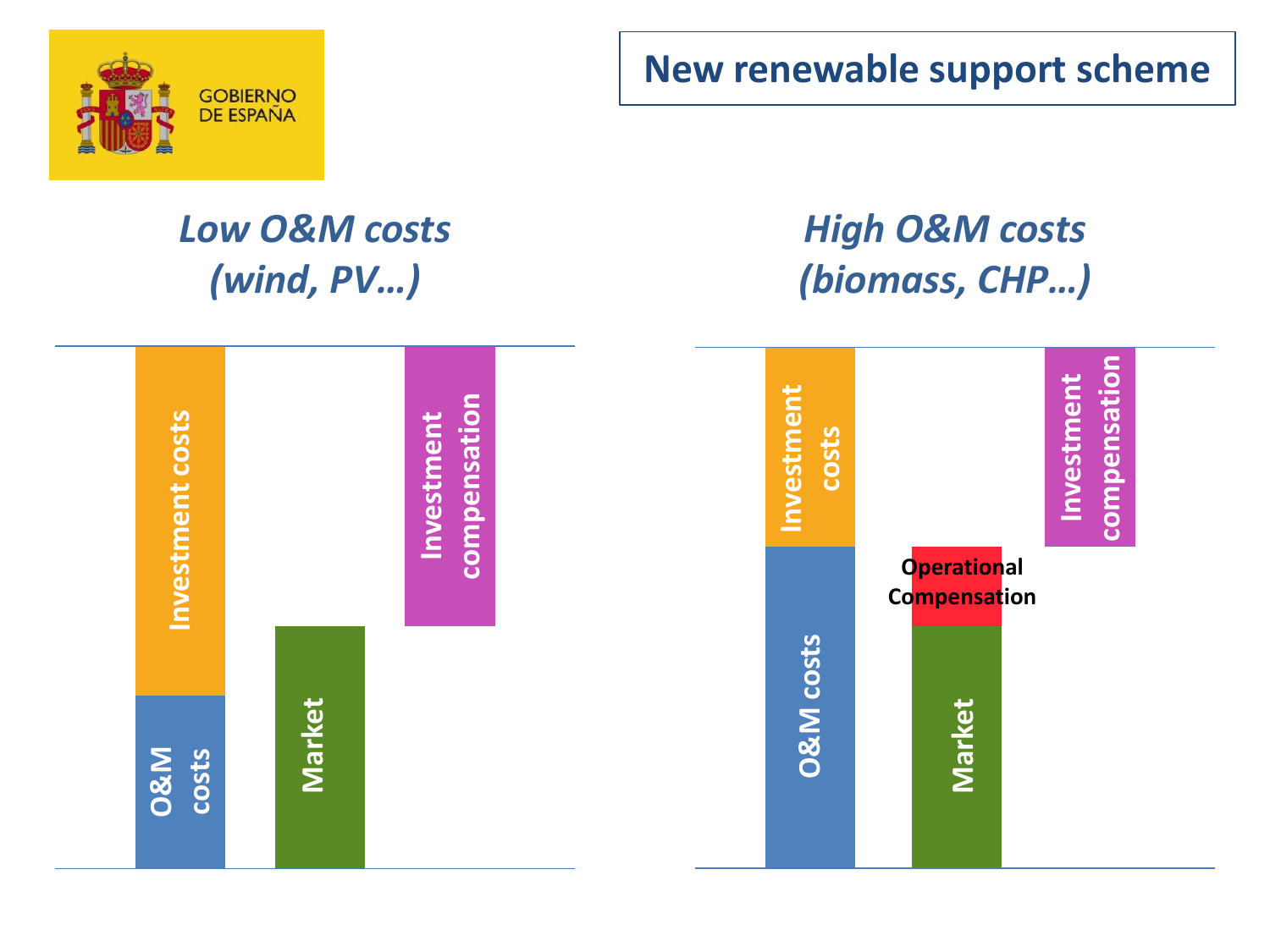#### **New renewable support scheme**



#### *Specific compensation*

#### **INVESTMENT COMPENSATION**

*Investment compensation: Income for capacity unit that covers investment costs, for every average facility, not recovered through the market sales revenues in the entire life of each standard facility.*

#### **OPERATIONAL COMPENSATION**

*Operational compensation: Income covering, where applicable, the difference between operation costs and market sales revenues for each standard facility.*

*Investment Compensation \* Capacity*

*Operational Compensation \* Energy*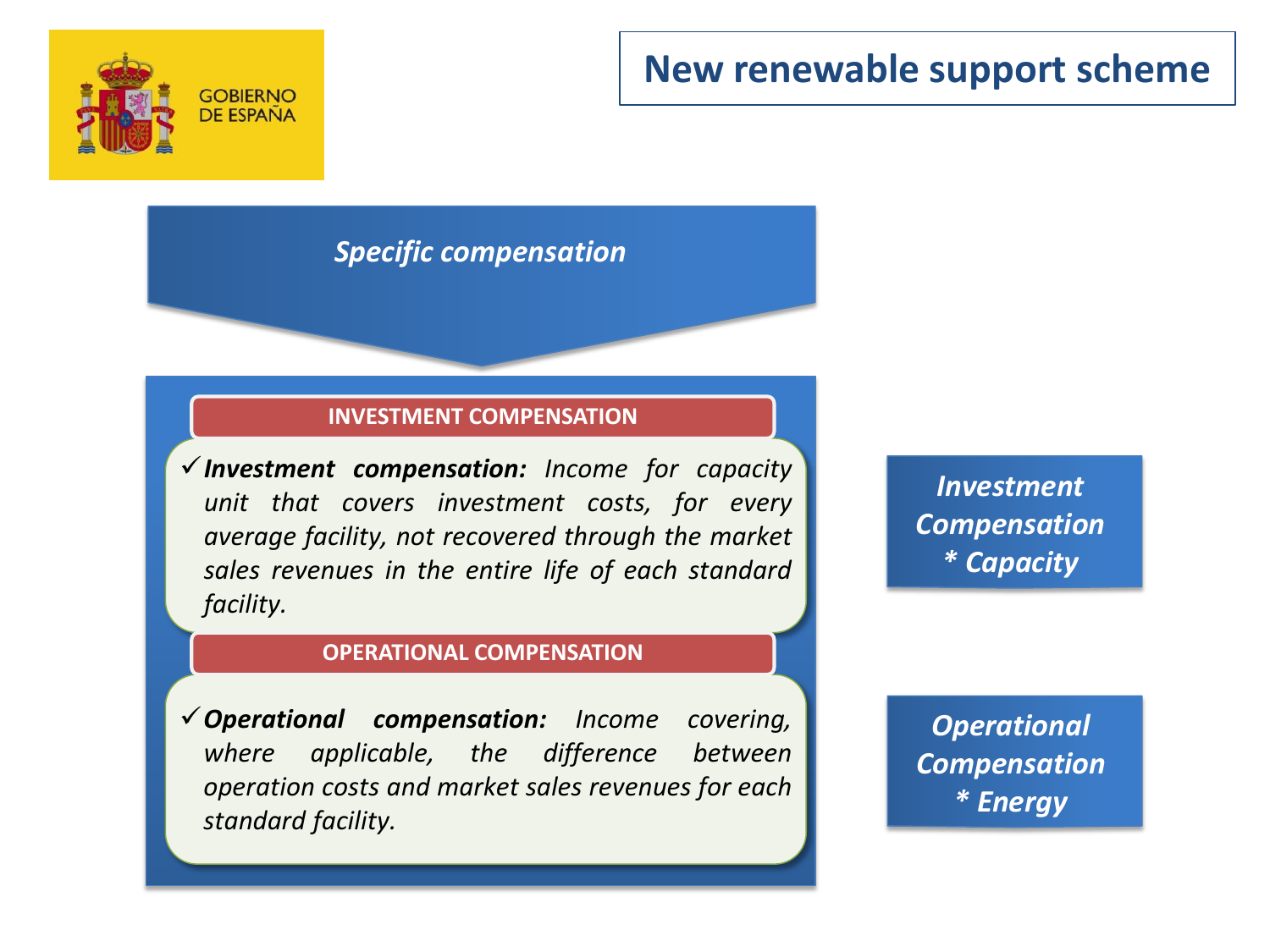

# **Specific Compensation adjustment based on the current performance of each facility**

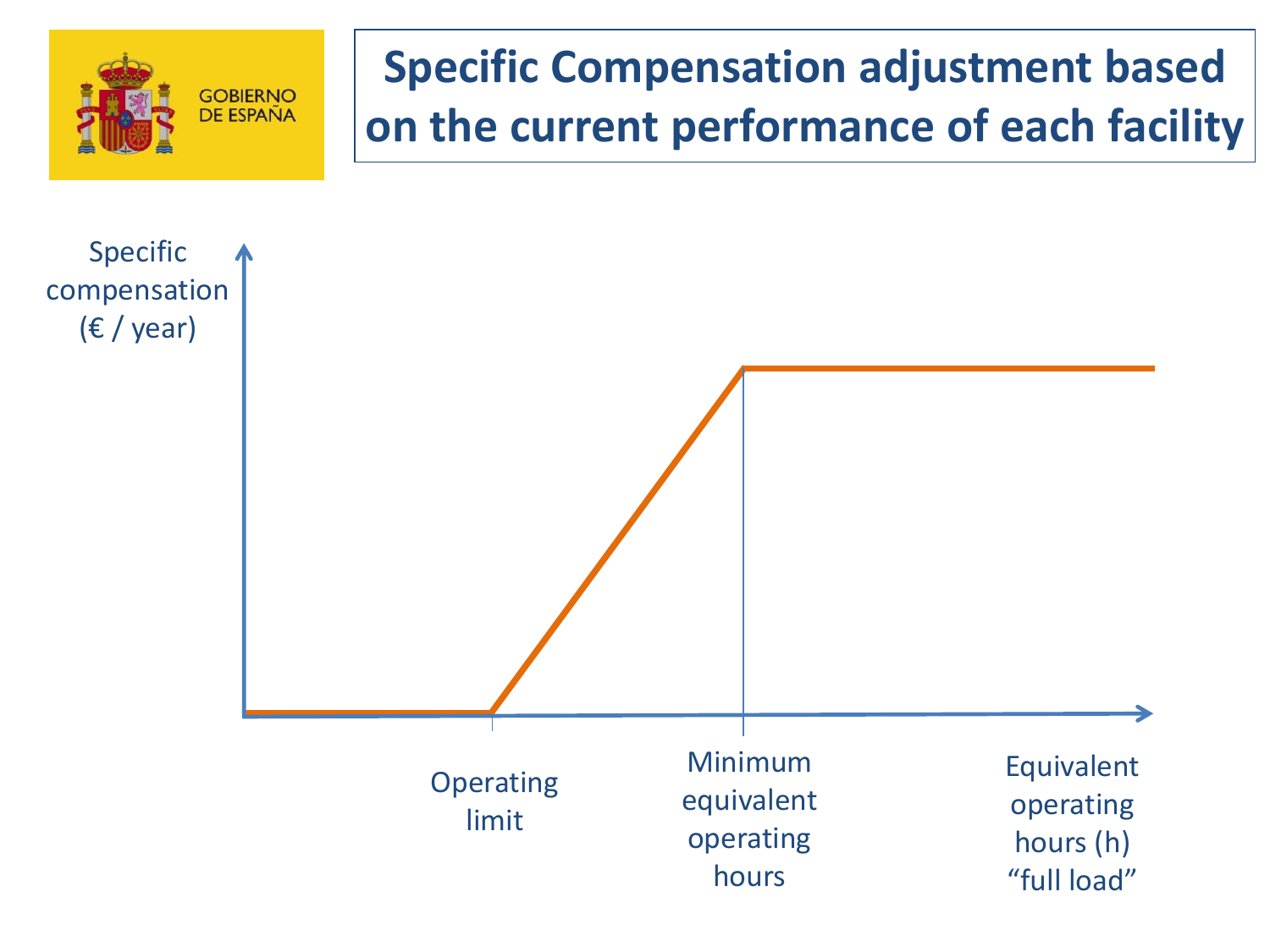

- **Homogeneous, transparent and stable regulatory framework** to guarantee predictability and reliability to investors.
- In line with **EU guidelines on State aid** (2014/C 200/01).
- New compensation scheme will permit renewables **to cover the investment costs,** and also **to compete into the market at same level,** as do the conventional technologies, as well as to obtain a **reasonable return**.
- New compensation scheme will include a **fix payment to cover investments costs which are not recovered through market sales revenues.**
- **Standard facility**.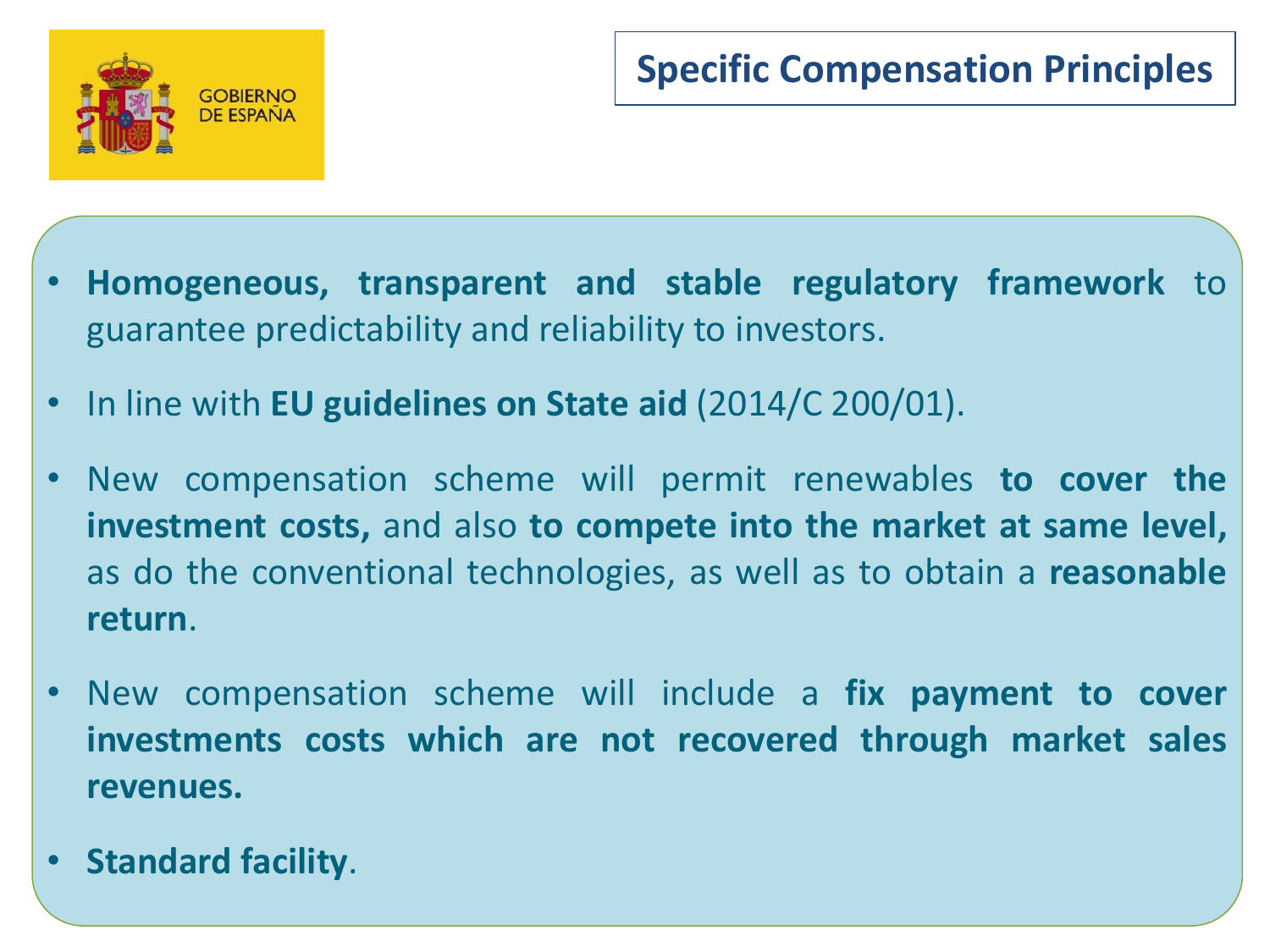

- **Market income's risk** will be reduced through a cap and floor mechanism. Compensation will be set up according to investment and operational standard costs: for each technology, from year of startup and other aspects.
- The **standard value of the initial investment**, all for an efficient and well-run company, over its regulatory lifespan.
- The **value of the initial investment** and the **facility lifespan** remain unchanged once they have been recognized.
- **Equivalent operating hours** of the standard facility based on the current performance of each technology.
- Specific compensation (additional to market sale revenues) **is not applicable for** facilities exceeding their regulatory lifespan.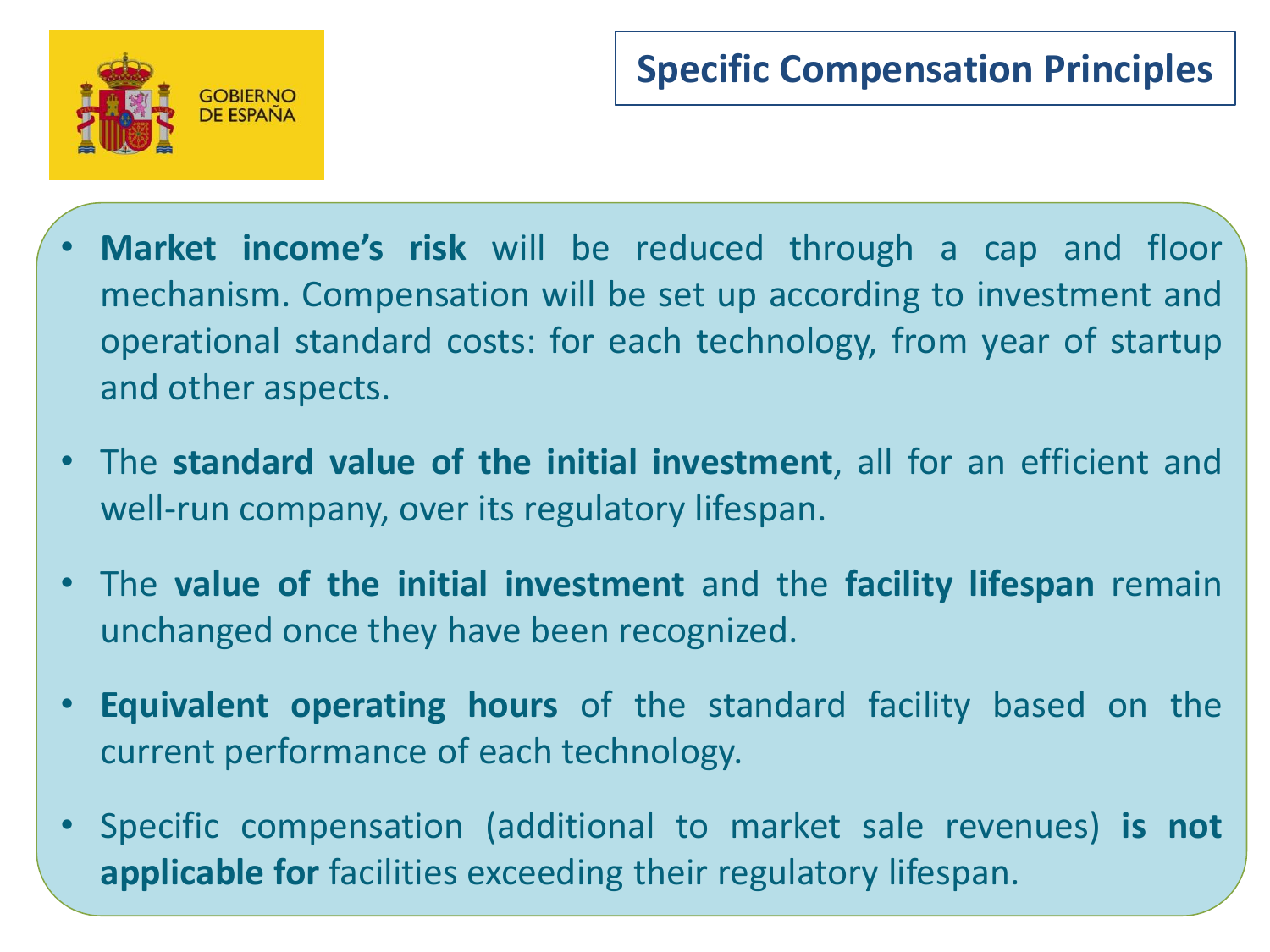